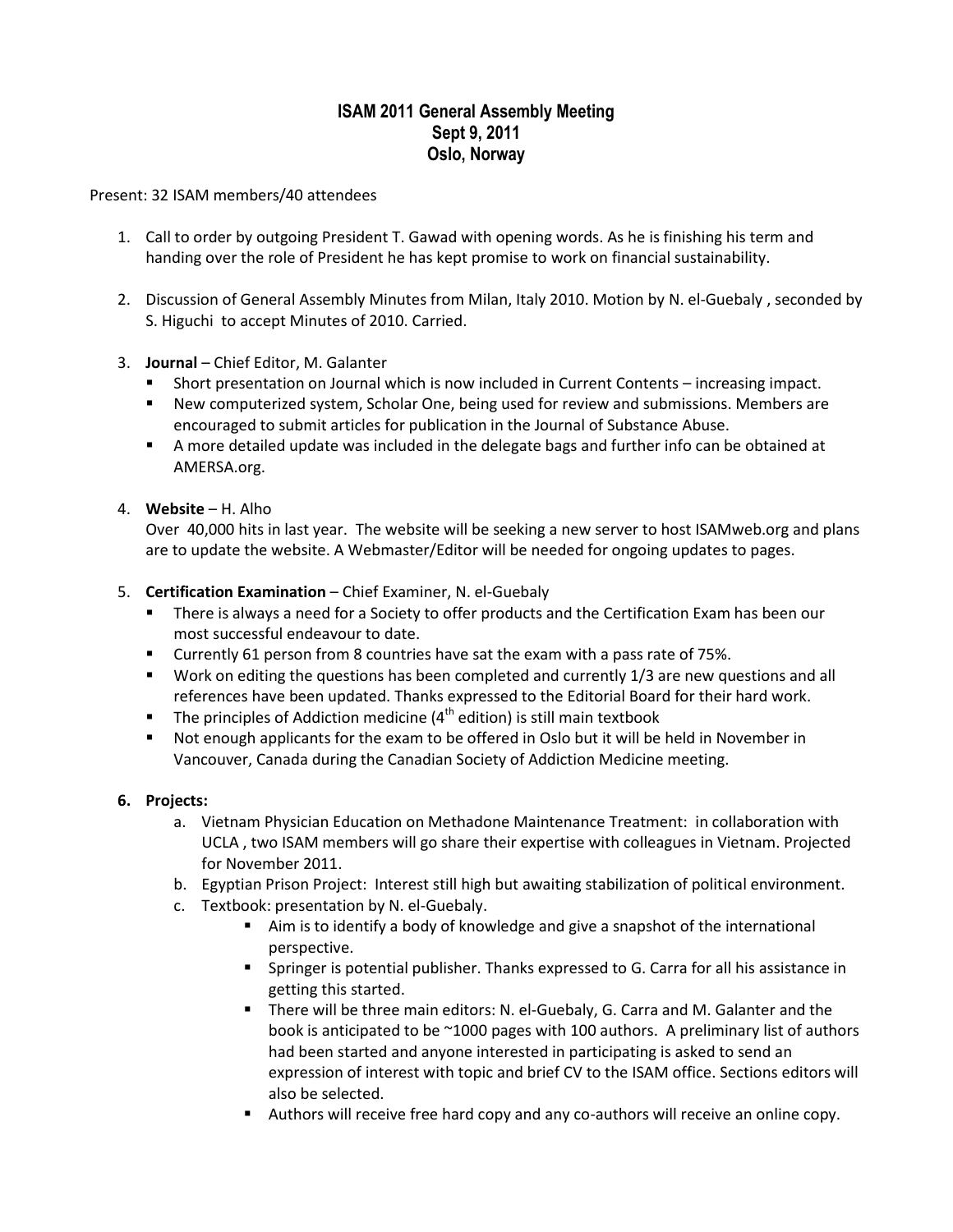# 7. **Financial Summary (appended)** – M. Dorozio, ISAM Office Administrator

Presentation of financial summary for 2010 and 2011 (Jan-Aug) with revenue and expenditure details. The financial statements reviewed by the Board will be placed on the ISAM webpages in the Members' Only section which is password protected.

BDO Dunwoody, Calgary, have been re-appointed by the Board as the Accountants for 2011. Motion by K. Brady, seconded by G. Bunt to accept adopted financial summary. Carried.

- 8. **New Board:** presentation of new Board. As per sustainability the Board has been reduced to 7 plus exofficios:
	- a. President: Hannu Alho
	- b. President-Elect: Gregory Bunt
	- c. Past President: Tarek Gawad
	- d. Secretary-Treasurer: Kathleen Brady
	- e. Membership Promotion: Susumu Higuchi
	- f. Liaison Coordinator: Gabrielle Welle-Strand
	- g. Chief Examiner: Nady el-Guebaly
	- h. Chief Editor: Marc Galanter
	- i. Webmaster: vacant

Thanks expressed to outgoing Board members for their work: G. Carra, P. Haber and R. Hajela.

As positions are now tied to job descriptions – ISAM members are encouraged to send letters of interest with a brief CV for the position of Webmaster to the ISAM office. Election for the position will de done at the BOD teleconference Feb 2012.

Future goal is to have the general membership involved in election of Board members.

#### **9. Annual Meetings**

Oslo 2011: Thanks expressed to Dr. Jorgen Bramness and his team for the excellent scientific program and annual meeting.

#### Geneva 2012:

- Info presented on ISAM 2012 Geveva. Webpages are up [www.isam2012.org](http://www.isam2012.org/)
- The dates are Oct 15 18, 2012 and the venue is the Geneva International Conference Center.
- **We are looking forward to working with the Geneva LOC to ensure a fantastic educational** opportunity and scientific meeting.
- **Hope to offer a training course either Pre or Post-Conference**
- **Partnership with WHO and SFOPH (Swiss Federal Office of Public Health)**
- Symposium and Abstract deadline will be Feb 28/12

#### Kuala Lumpur 2013:

- **Details are progressing with our conference in Malaysia planned for October 2013.**
- Final dates will be released soon and the venue selected depending on availability.
- The preliminary info will be up in the not too distance future a[t www.isam2013.org](http://www.isam2013.org/)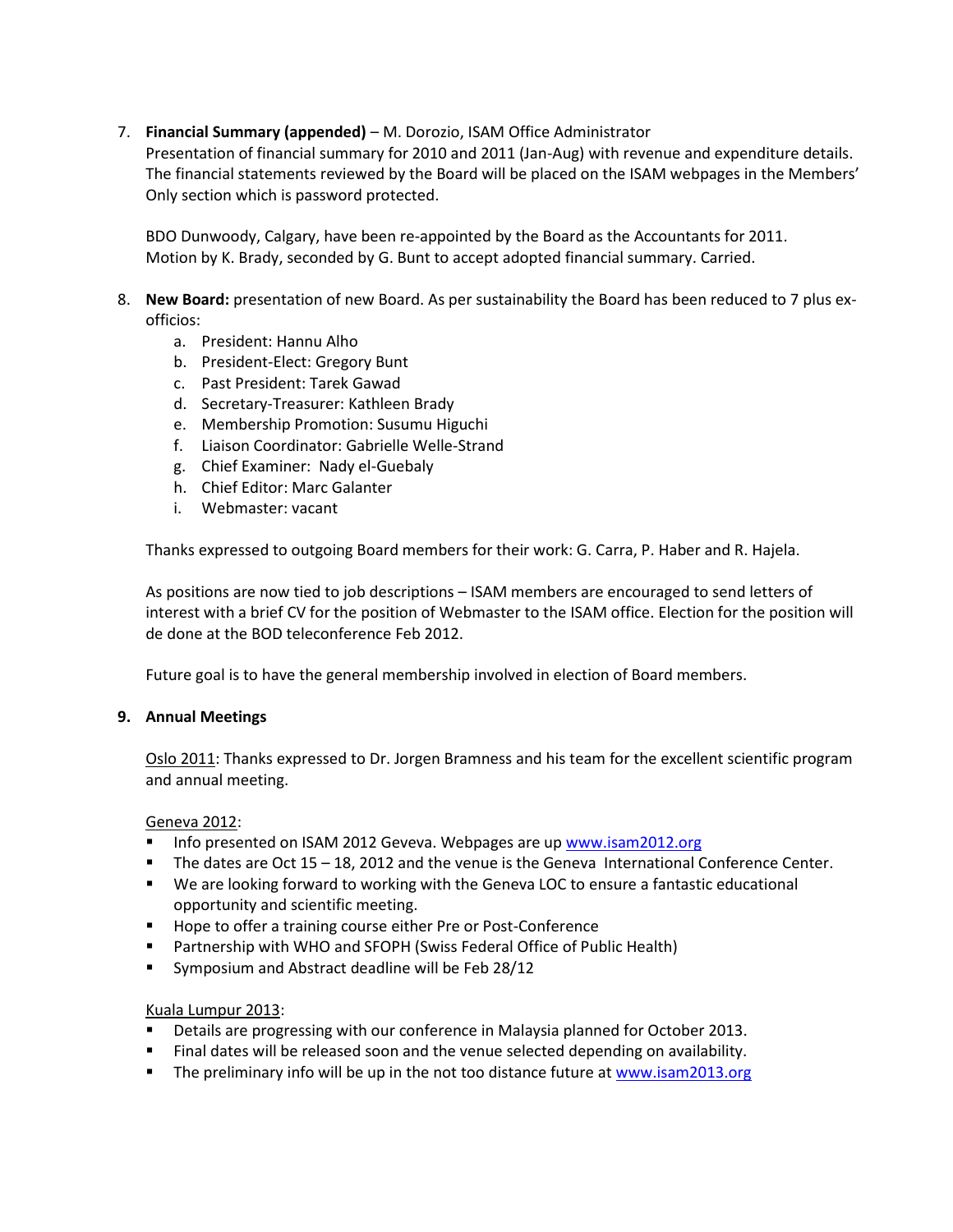Desire expressed by D. Ndetei for a Regional meeting in Nairobi, Kenya pre-ISAM 2013. There are direct flights from Nairobi to Kuala Lumpur which would facilitate travel. The Board will consult after obtaining more details and reviewing the logistics of this.

Yokohama 2014: dates and further info will be forthcoming.

Scotland 2015: city selection and dates will be finalized

Rio de Janeiro 2016: An expression of interest for the hosting of ISAM 2016 in Rio de Janeiro, Brazil.

### 10. **Fellowships**

- Currently three types of Grant-In-Aid-Of-Travel: WHO-ISAM, NIDA-ISAM and ISAM.
- Both the WHO fellowships for those from developing countries (i.e., World Bank categories C &D) and NIDA fellowships for Young Investigators have been to a max of \$2000 US but the Board will now award a max of 4 fellowships in each to be able to increase the award amount to \$2500US.
- The third award type for ISAM members is new and up to \$3000US
- **ISAM** is proud of these opportunities to further its educational mandate as it is important to train up and assist new and young members for the Society and for the field of Addiction Medicine
- Special presentation session at the Gala dinner
- **Suggestion to have ribbons on name tags in future for easy identification of awardees**

#### 11. **Affiliate Societies**

- **Two categories A & B**
- Board pleased to accept the Israeli Society into Category A
- The Board is please to accept AAAP into Category A
- **ASAM** is in process of moving from Category B to A
- **Further dialogue will be initiated in response to interest by the Norwegian Society and an** Association in Nigeria.

#### 12. **Definitions**

- **There will be a session on Definitions on Saturday**
- ASAM definitions getting media coverage and ISAM can adopt and benefit from the media. Tight timetable to make a decision.
- Suggestion by member A. Abagui that the audience empower the ISAM Board to make this decision for ISAM to accept definition. Audience acceptance by show of hands. G. Bunt and R. Hajela to spearhead this in a Definitions Committee.

# 13. **Appreciation**

- As T. Gawad handed over the ISAM Presidency to H. Alho, he expressed thanks to all for help during his term in serving as President.
- Vote of Thanks expressed for T. Gawad for his insight and distinguished service to ISAM. Well wishes in new role as Past President.

# 14. **Adjournment** at 3:45 PM

Respectfully submitted Marilyn Dorozio